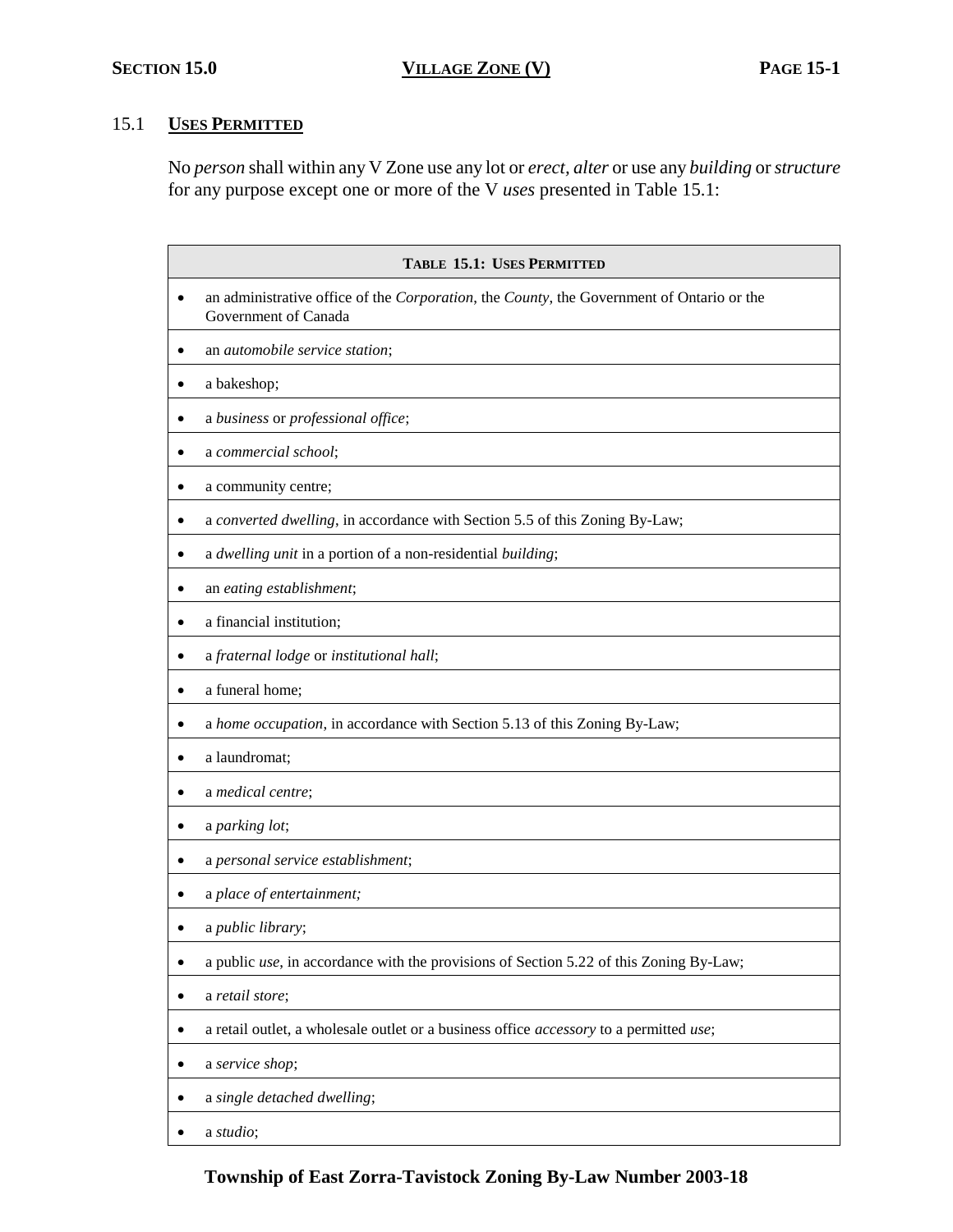#### $T$ **ABLE 15.1: USES PERMITTED**

a *veterinary clinic*, with no outside kennels or runs.

#### 15.2 **ZONE PROVISIONS**

No *person* shall within any V Zone use any lot or *erect, alter* or use any *building* or *structure* except in accordance with the provisions presented in Table 15.2:

The *lot area* provision for residential *uses* are cumulative with the *lot area* provision for non-residential *uses* when such residential *use* is located on the same *lot* with a permitted non-residential *use*. No *person* shall use any *lot* or *erect, alter* or use any *building* or *structure* for the any of the *uses* in Table 15.1 unless the *lot* is served by partial services (sanitary sewers or a public water supply) or by private services (private well and septic system).

| <b>TABLE 15.2: ZONE PROVISIONS</b>          |                                                     |                                                                        |                                                    |                                         |
|---------------------------------------------|-----------------------------------------------------|------------------------------------------------------------------------|----------------------------------------------------|-----------------------------------------|
| <b>Zone Provision</b>                       | <b>Residential Uses</b>                             |                                                                        | Non-<br><b>Residential</b>                         | <b>Automobile</b><br><b>Service</b>     |
|                                             | <b>Single Detached</b><br><b>Dwelling</b>           | <b>Dwelling Unit in a</b><br><b>Non-Residential</b><br><b>Building</b> | <b>Uses</b>                                        | <b>Station</b>                          |
| Lot Area, Minimum                           | $2,800 \; \mathrm{m}^2$<br>$(30, 140 \text{ ft}^2)$ | 300 m <sup>2</sup> (3,230 ft <sup>2</sup> )                            | $3,700 \; \mathrm{m}^2$<br>$(39,828 \text{ ft}^2)$ | $\mathbf{A}$ ha (1 ac)                  |
| <b>Lot Frontage</b><br>Minimum              | 35 m $(114.8 \text{ ft})$                           | No Provision                                                           | 40 m $(131.2 \text{ ft})$                          | 50 m $(164 \text{ ft})$                 |
| Lot Depth,<br>Minimum                       | 50 m $(164 \text{ ft})$                             | No Provision                                                           | 92.5 m<br>$(303.5 \text{ ft})$                     | 80 <sub>m</sub><br>$(262.5 \text{ ft})$ |
| <b>Front Yard,</b><br>Minimum Depth         | 9 m (29.5 ft)                                       |                                                                        |                                                    | 15 m $(49.2 \text{ ft})$                |
| <b>Exterior Side Yard.</b><br>Minimum Width |                                                     |                                                                        |                                                    |                                         |
| Rear Yard,<br>Minimum Depth                 | $7.5 \text{ m}$ (24.6 ft)                           |                                                                        |                                                    | 10 m $(32.8 \text{ ft})$                |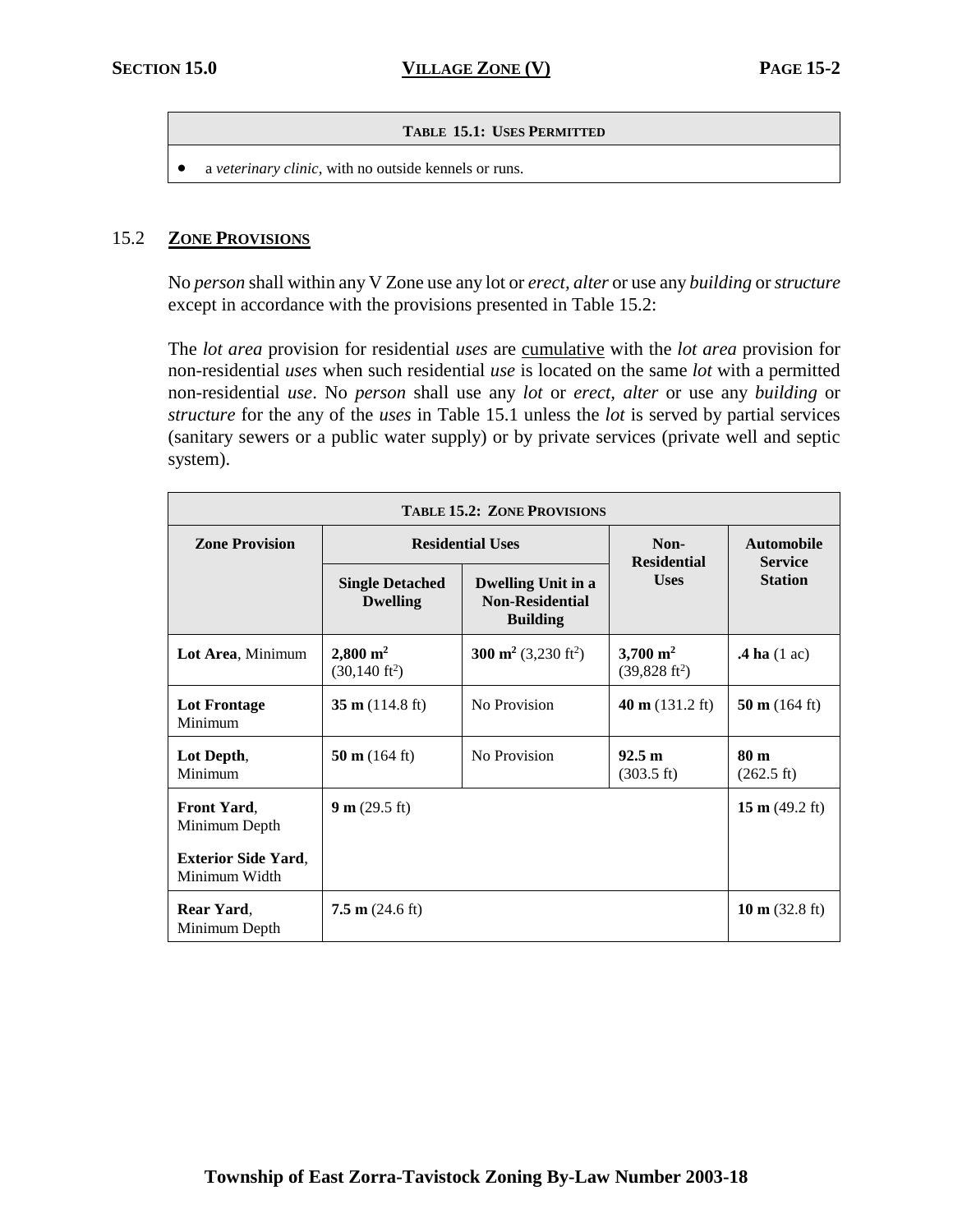| <b>TABLE 15.2: ZONE PROVISIONS</b>                                             |                                                                                                                                                                                                                                                                                                        |                                                                                             |                            |                                                                                                                                           |
|--------------------------------------------------------------------------------|--------------------------------------------------------------------------------------------------------------------------------------------------------------------------------------------------------------------------------------------------------------------------------------------------------|---------------------------------------------------------------------------------------------|----------------------------|-------------------------------------------------------------------------------------------------------------------------------------------|
| <b>Zone Provision</b>                                                          | <b>Residential Uses</b>                                                                                                                                                                                                                                                                                |                                                                                             | Non-<br><b>Residential</b> | <b>Automobile</b><br><b>Service</b>                                                                                                       |
|                                                                                | <b>Single Detached</b><br><b>Dwelling</b>                                                                                                                                                                                                                                                              | <b>Dwelling Unit in a</b><br><b>Non-Residential</b><br><b>Building</b>                      | <b>Uses</b>                | <b>Station</b>                                                                                                                            |
| <b>Interior Side Yard,</b><br>Minimum Width                                    | $3 m (9.8 ft)$ on one<br>side and 1.2 m<br>$(3.9 \text{ ft})$ on the<br>narrow side,<br>provided that<br>where a garage or<br>carport is attached<br>to or is within the<br>main <i>building</i> , or<br>the lot is a corner<br><i>lot</i> , the minimum<br>width shall be<br>1.2 m $(3.9 \text{ ft})$ | $5 \text{ m}$ (16.4 ft) where the <i>interior side</i><br>lot line abuts a Residential zone |                            | 5 m (16.4 ft)<br>or $10 \text{ m}$<br>$(32.8 \text{ ft})$ where<br>the <i>interior</i><br>side lot line<br>abuts a<br>Residential<br>zone |
| Setback, Minimum<br>Distance from the<br>Centreline of a<br><b>County Road</b> | 22 m (72.2 ft)                                                                                                                                                                                                                                                                                         |                                                                                             |                            | $26 \text{ m} (85.3 \text{ ft})$                                                                                                          |
| Lot Coverage,<br>Maximum                                                       | 30%                                                                                                                                                                                                                                                                                                    | No Provision                                                                                | 40%                        | 20%                                                                                                                                       |
| <b>Height of Building,</b><br>Maximum                                          | No Provision<br>11 m $(36.1 \text{ ft})$                                                                                                                                                                                                                                                               |                                                                                             | 11 m $(36.1 \text{ ft})$   |                                                                                                                                           |
| <b>Landscaped Open</b><br>Space, Minimum                                       | No Provision                                                                                                                                                                                                                                                                                           |                                                                                             | 10%                        | 5%                                                                                                                                        |
| <b>Gross Floor Area.</b><br>Minimum                                            | 93 m <sup>2</sup> $(1,001.1 \text{ ft}^2)$                                                                                                                                                                                                                                                             | 55 m <sup>2</sup> (592 ft <sup>2</sup> )                                                    | No Provision               |                                                                                                                                           |
| <b>Number of Dwelling</b><br>Units per Lot,<br>Maximum                         | 1 dwelling                                                                                                                                                                                                                                                                                             | 1 dwelling unit                                                                             | No Provision               |                                                                                                                                           |
| Parking and<br><b>Accessory</b><br>Buildings, Etc.                             |                                                                                                                                                                                                                                                                                                        | In accordance with the provisions of Section 5 of this Zoning By-Law.                       |                            |                                                                                                                                           |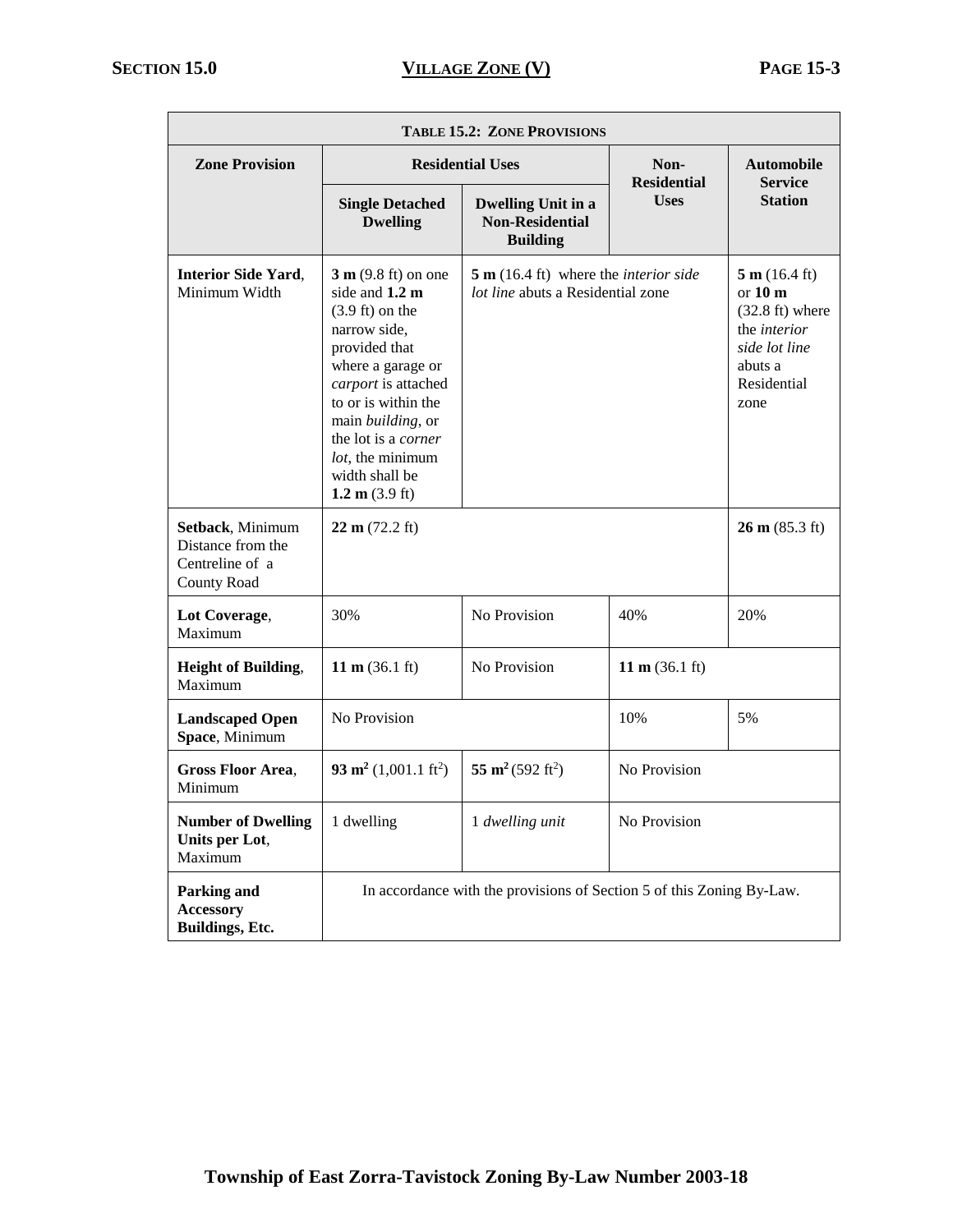#### 15.2.1 **SINGLE DETACHED DWELLING AND NON-RESIDENTIAL BUILDING ON THE SAME LOT:**

When a permitted *single detached dwelling* is *erected, altered* or used on the same *lot* in a Village Zone as a permitted non-residential *building*, then a *setback* of **3 m** (9.8 ft) is required between such *buildings*.

# 15.2.2 **OPEN STORAGE REQUIREMENTS:**

No storage of goods or materials is permitted outside any *building* except that the *open storage* of goods or materials may be permitted to the rear of the main *building* provided that:

- 15.2.2.1 such *open storage* is *accessory* to the *use* of the main non-residential *building* on the lot;
- 15.2.2.2 such *open storage* complies with the *yard* and *setback* requirements of this Section; and
- 15.2.2.3 such *open storage* shall be enclosed within a wooden, rigid plastic and/or metal fence extending at least **1.8 m** (5.9 ft) in *height* from the ground, constructed of new materials.
- 15.2.2.4 Notwithstanding the *open storage yard*, *setback* and enclosure requirements, the *open storage* of finished goods or materials shall be permitted for the purposes of display or sale.

#### 15.2.3 **REQUIREMENTS FOR PUMP ISLANDS:**

Notwithstanding any other provisions of this Zoning By-Law to the contrary, a *pump island* may be located within any *front yard* or *exterior side yard* provided:

- 15.2.3.1 the minimum distance between any portion of the *pump island* and any *lot line* shall be **7.5 m** (24.6 ft); and
- 15.2.3.2 where the lot is a *corner lot*, no portion of any *pump island* shall be located closer than **3 m** (9.8 ft) to a straight line between a point in the *front lot line* and a point in the *exterior side lot line*, each such point being distant **15 m** (49.2 ft) from the intersection of such lines.

#### 15.2.4 **REQUIREMENTS FOR DRIVEWAYS FOR USES WITH PUMP ISLANDS:**

Notwithstanding the provisions of Section 5.19 of this Zoning By-Law, the following provisions shall apply to *driveways*:

- 15.2.4.1 there shall be a minimum of two *driveways* per lot;
- Mar. 31/21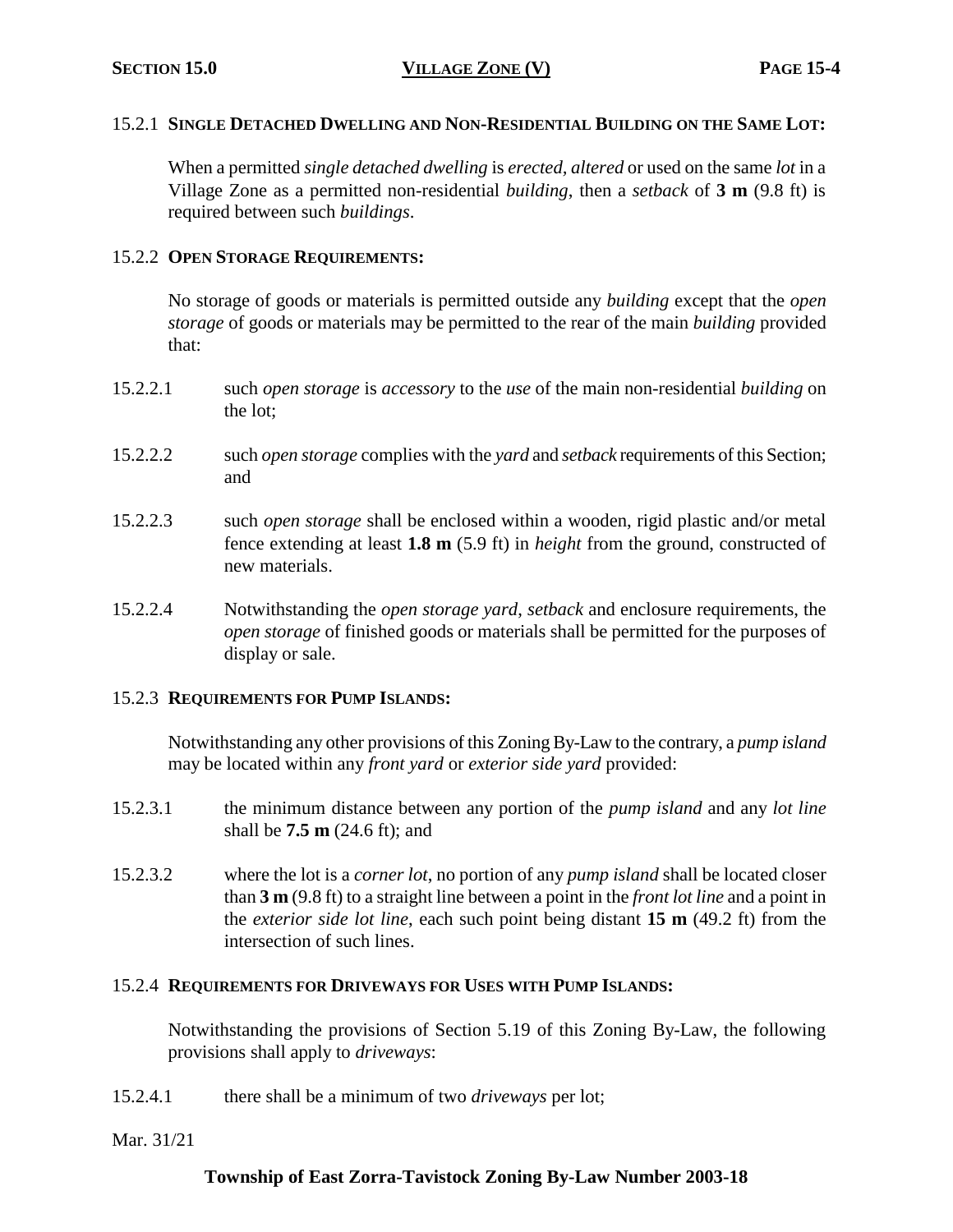- 15.2.4.2 the minimum width of a *driveway*, measured along the sidewalk, where such exists, and along the *street line* shall be **5 m** (16.4 ft);
- 15.2.4.3 the minimum distance between *driveways* measured along the *street line* intersected by such *driveways* shall be **7.5 m** (24.6 ft);
- 15.2.4.4 the minimum distance between a *driveway* and an intersection of *street lines*, measured along the *street line* intersected by such *driveway*, shall be **15 m** (49.2 ft);
- 15.2.4.5 the minimum distance between an *interior side lot line* and any *driveway* shall be **3 m** (9.8 ft);

#### 15.3 **SPECIAL PROVISIONS FOR A CONVERTED DWELLING (V-C)**

In accordance with the provisions of Section 5.5, all V-C zoned *lots* may contain a *converted dwelling*, or any *use* permitted in Section 15.1, in accordance with the provisions of Section 15.2 of this Zoning By-Law.

#### 15.4 **SPECIAL PROVISIONS**

#### 15.4.1 **Location: Part of Lot 11, Concession 17 (East Zorra), Innerkip, V-1 (Key Map 47)**

(Amended by By-Law 2021-09)

15.4.1.1 Notwithstanding any provisions of this Zoning By-Law to the contrary, no *person* shall within any V-1 Zone use any *lot*, or *erect, alter* or use any *building* or *structure* for any purpose except the following:

> all the *uses* permitted in section 15.1; an antique shop; a *place of worship*; a nursery school; a retail nursery; and a retail outlet for the sale of agricultural supplies;

15.4.1.2 That all the other provisions of the V Zone in Section 15.2 and all other relevant provisions contained in this Zoning By-Law shall continue to apply mutatis mutandis.

#### 15.4.2 **Location: Part of Blocks 78 & 87, 41M-115 (East Zorra) Innerkip, V-2 (Key Map 47)**

(Amended by By-Law 2021-09) 15.4.2.1 Notwithstanding any provisions of this Zoning By-Law to the contrary, no *person* shall within any V-2 Zone use any *lot*, or *erect, alter* or use any *building* or *structure* for any purpose except the following:

February/21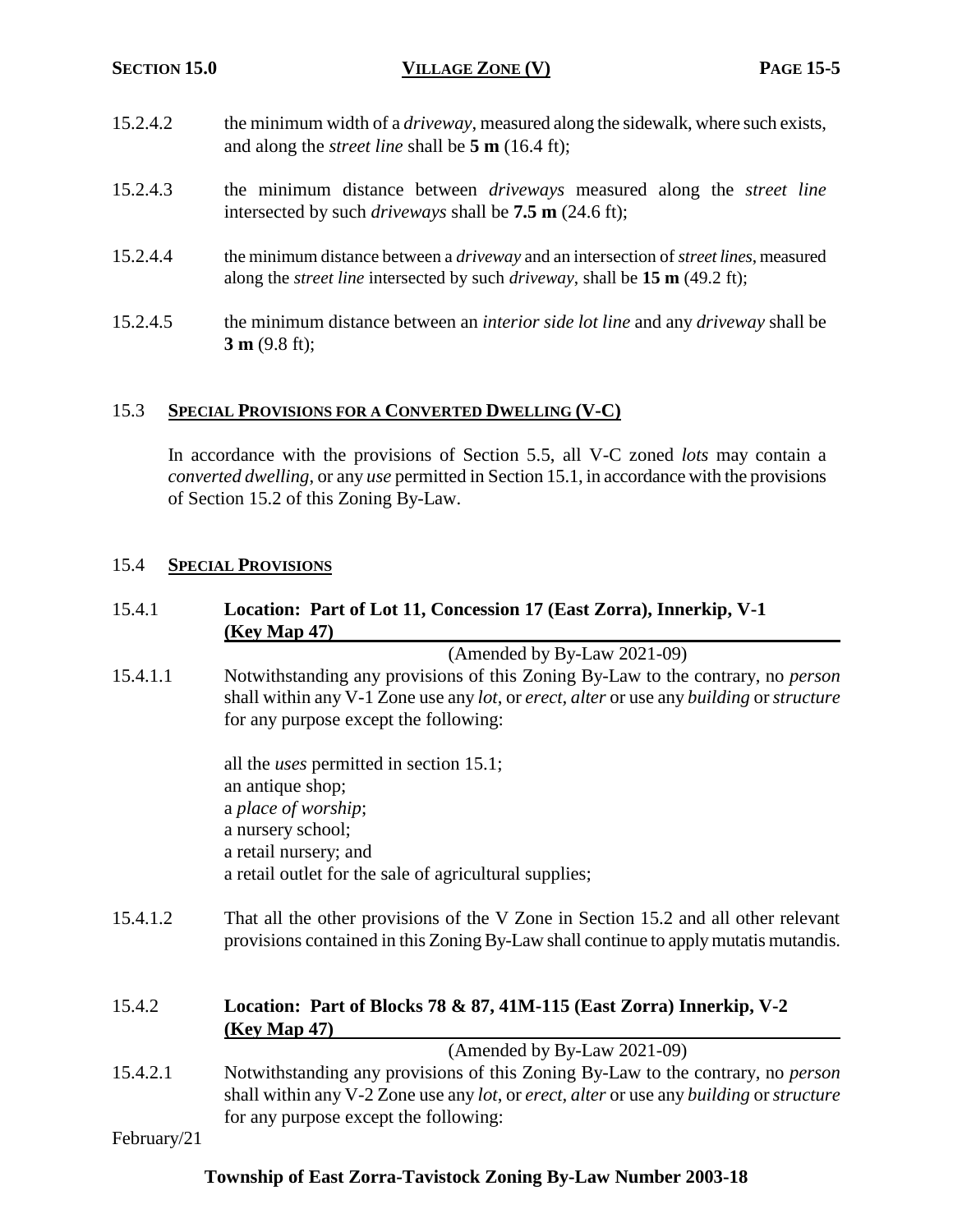all the *uses* permitted in section 15.1; an antique shop; a *place of worship*; a nursery school; a retail nursery; the parking of a highway tractor; and a retail outlet for the sale of agricultural supplies; (Amended by By-Law 2009-15)

- 15.4.2.2 Notwithstanding any provision of this Zoning By-Law to the contrary, no *person* shall within any V-2 Zone use any *lot*, or *erect, alter* or use any *building* or *structure* for any purpose except in accordance with the following provisions:
- 15.4.2.2.1 PROVISIONS FOR THE PARKING OF A HIGHWAY TRACTOR
- 15.4.2.2.1.1 LOCATION OF HIGHWAY TRACTOR

The highway tractor shall be housed entirely within the *accessory* storage garage while parked on the *lot*.

15.4.2.2.1.2 NUMBER OF HIGHWAY TRACTORS

Not more than 1 highway tractor shall be parked on the *lot*

15.4.2.2.1.3 HEIGHT OF THE STORAGE GARAGE FOR HIGHWAY TRACTOR

Maximum **6.0 m** (19.7 ft)

- 15.4.2.2.1.4 The highway tractor shall be owned or operated by the owner or occupant of the *single detached dwelling* on the *lot*.
- 15.4.2.3 That all the other provisions of the V Zone in Section 15.2 and all other relevant provisions contained in this Zoning By-Law shall continue to apply mutatis mutandis.
- 15.4.3 **Location: Blandford Street (Innerkip), V-3 (Key Map 50)**

(Amended by By-Law 2021-09)

15.4.3.1 Notwithstanding any provisions of this Zoning By-Law to the contrary, no *person* shall within any V-3 Zone use any *lot*, or *erect, alter* or use any *building* or *structure* for any purpose except the following:

(Added by By-Law 2005-6)

February/21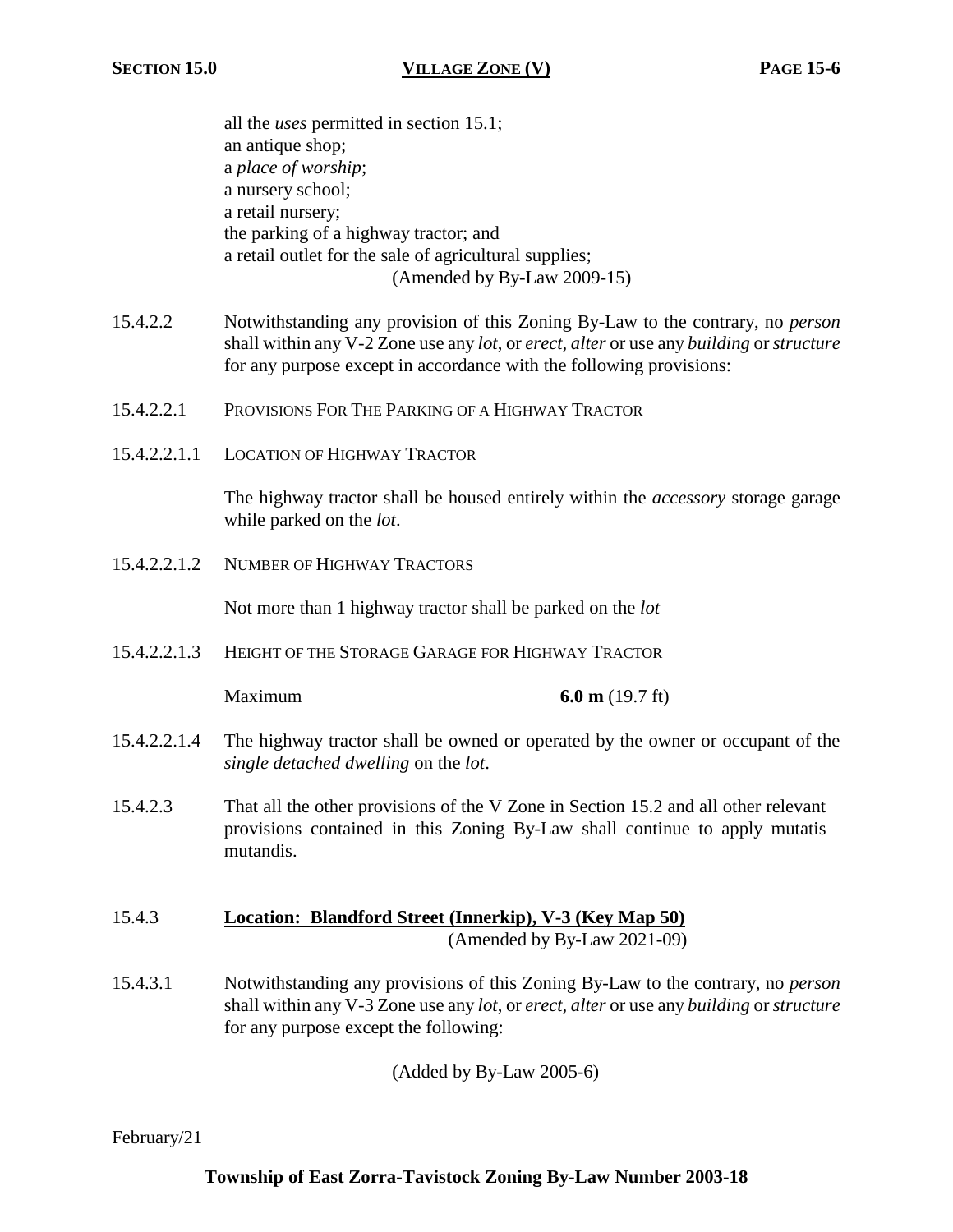all the *uses* permitted in section 15.1; a *retail store* selling plumbing supplies and fixtures, saunas, hot tubs, suntanning units and related articles, and the assembly of saunas, hot tubs and related articles; a plumbing contractors shop; a wholesale outlet *accessory* to a permitted *use*.

15.4.3.2 That all the other provisions of the V Zone in Section 15.2 and all other relevant provisions contained in this Zoning By-Law shall continue to apply mutatis mutandis. (Added by By-Law 2005-6)

#### 15.4.4 **Location: Lots 2, 3, 4, 5, 17, 18 and Part Lot 19, Plan 59, (East Zorra), V-4** (Added by By-Law 2005-6) (Deleted by By-Law 2021-09)

#### 15.4.5 **Location: Lots 17, 18 and 19, Plan 35 (East Zorra), Innerkip V-5 (Key Map 49)** (Amended by By-Law 2021-09)

15.4.5.1 Notwithstanding any provisions of this Zoning By-Law to the contrary, no *person* shall within any V-5 Zone use any *lot*, or *erect, alter* or use any *building* or *structure* for any purpose except the following:

> a *contractor's shop*; a *dwelling unit* in a portion of a non-residential *building*; a retail outlet, wholesale outlet or a business office *accessory* to a permitted *use*; a *service shop*; a *studio*; and a *veterinary clinic*, with no outdoor kennels or runs.

- 15.4.5.2 Notwithstanding any provision of this Zoning By-Law to the contrary, no *person* shall within any V-5 Zone use any *lot*, or *erect, alter* or use any *building* or *structure* except in accordance with the following provisions:
- 15.4.5.2.1 PARKING PROVISIONS
- 15.4.5.2.1.1 NUMBER OF PARKING SPACES FOR A CONTRACTOR'S SHOP

Minimum 9

15.4.5.2.1.2 NUMBER OF PARKING SPACES FOR A DWELLING UNIT IN A PORTION OF A NON-RESIDENTIAL BUILDING

Minimum 1

(Added by By-Law 2007-38)

February/21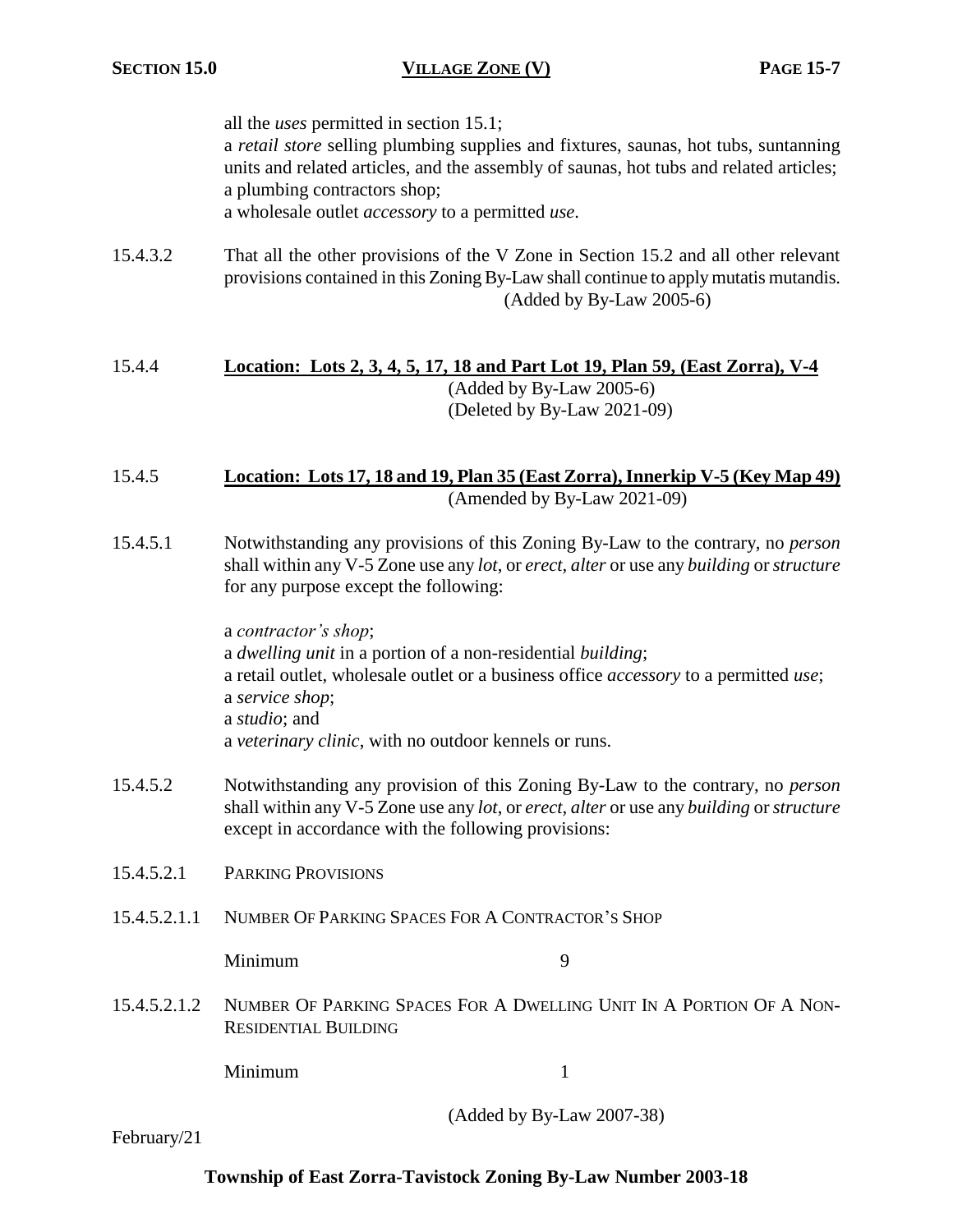# 15.4.5.2.1.2 LOCATION OF PARKING AREAS

15.4.5.2.1.2.1 SETBACKS

|              | Minimum Front Lot Line<br>Minimum North Interior Lot Line<br>Minimum South Interior Lot Line<br>Minimum Rear Interior Lot Line                                                                                                                                                                                          | $3.0m$ (9.8 ft)<br>3.0m(9.8 ft)<br>nil<br>3.0m(9.8 ft) |  |
|--------------|-------------------------------------------------------------------------------------------------------------------------------------------------------------------------------------------------------------------------------------------------------------------------------------------------------------------------|--------------------------------------------------------|--|
| 15.4.5.2.2   | <b>OPEN STORAGE</b>                                                                                                                                                                                                                                                                                                     |                                                        |  |
| 15.4.5.2.2.1 | No storage of goods or materials is permitted outside of any <i>buildings</i> .                                                                                                                                                                                                                                         |                                                        |  |
| 15.4.5.3     | That all the provisions of the V Zone in Section 15.4 to this Zoning By-Law, as<br>amended, shall apply, and further that all other provisions of this Zoning By-Law, as<br>amended, that are consistent with the provisions herein contained shall continue to<br>apply mutatis mutandis.<br>(Added by By-Law 2007-38) |                                                        |  |
| 15.4.6       | Location: Lot 14 W/S Blandford Street, Plan 35 (Innerkip); V-6 (Key Map 49)<br>(Amended by By-Law 2021-09)                                                                                                                                                                                                              |                                                        |  |
| 15.4.6.1     | Notwithstanding any provision of this Zoning By-Law to the contrary, no <i>person</i><br>shall within any V-6 Zone use any lot, or erect, alter or use any building or structure<br>except in accordance with the following provisions:                                                                                 |                                                        |  |
|              | All <i>uses</i> permitted in section 15.1;<br>A repair shop for hunting and archery equipment with accessory sales;                                                                                                                                                                                                     |                                                        |  |
| 15.4.6.2     | Notwithstanding any provision of this Zoning By-Law to the contrary, no <i>person</i><br>shall within any V-6 Zone use any lot, or erect, alter or use any building or structure<br>except in accordance with the following provisions:                                                                                 |                                                        |  |
| 15.4.6.2.1   | <b>LOT AREA</b>                                                                                                                                                                                                                                                                                                         |                                                        |  |
|              | Minimum cumulative lot area for a<br>single detached dwelling and a repair<br>shop for hunting and archery<br>equipment with <i>accessory</i> sales                                                                                                                                                                     | 1012.6 m <sup>2</sup> (10899.8 ft <sup>2</sup> )       |  |
| 15.4.6.2.2   | <b>PARKING PROVISIONS</b>                                                                                                                                                                                                                                                                                               |                                                        |  |
| 15.4.6.2.2.1 | NUMBER OF PARKING SPACES FOR A HUNTING AND ARCHERY REPAIR SHOP WITH<br><b>ACCESSORY SALES</b>                                                                                                                                                                                                                           |                                                        |  |
| February/21  | Minimum                                                                                                                                                                                                                                                                                                                 | 1<br>(Added by By-Law 2008-50)                         |  |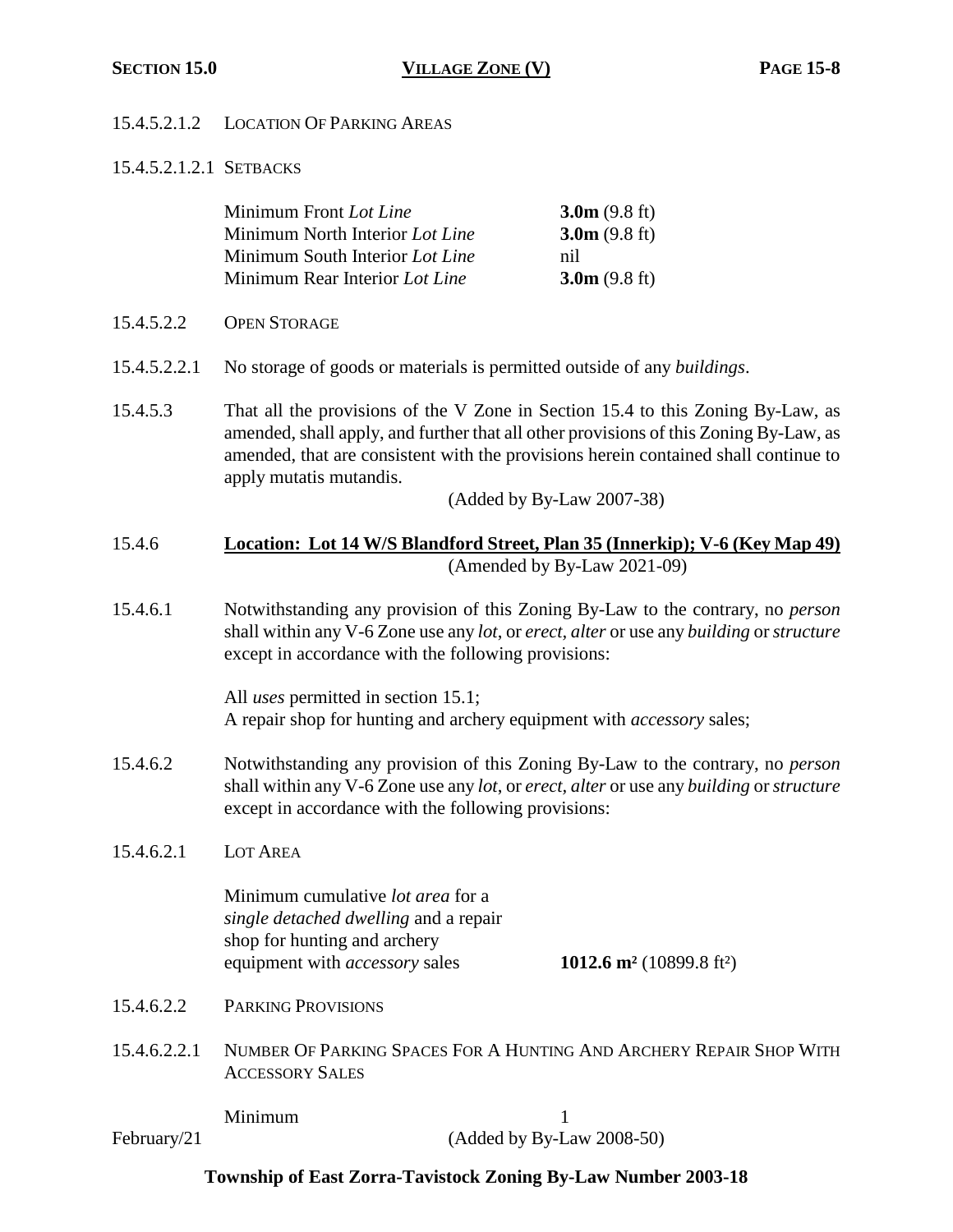15.4.6.3 That all the provisions of the V Zone in Section 15.2 to this Zoning By-Law, as amended, shall apply, and further that all other provisions of this Zoning By-Law, as amended, that are consistent with the provisions herein contained shall continue to apply mutatis mutandis.

(Added by By-Law 2008-50)

# 15.4.7 **Location: Part 1 of Lots 15 & 16, Plan 111 (Innerkip); V-7 (Key Map 50)** (Amended by By-Law 2021-09)

15.4.7.1 Notwithstanding any provisions of this Zoning By-Law to the contrary, no *person* shall within any 'V-7' Zone use any *lot*, or *erect*, *alter* or use any *building* or *structure* for any purpose except the following:

> an administrative office of the *Corporation*, the *County*, the Government of Ontario or the Government of Canada;

a bakeshop;

- a *business* or *professional office*;
- a *converted dwelling*, in accordance with Section 5.4 of this Zoning By-Law;
- a *dwelling unit* in a portion of a non-residential *building*;
- a *home occupation,* in accordance with Section 5.13 of this Zoning By-Law;
- a *personal service establishment*;
- a *retail store*;
- a *service shop*;
- a *single detached dwelling*, in accordance with Section 12.2 of this Zoning By-Law; a *studio*; and

a *veterinary clinic*, with no outdoor kennel or runs.

- 15.4.7.2 Notwithstanding any provision of this Zoning By-Law to the contrary, no *person* shall within any 'V-7' Zone use any *lot*, or *erect*, *alter* or use any *building* or *structure* except in accordance with the following provisions:
- 15.4.7.2.1 LOT AREA

**1,287.0 m**<sup>2</sup> (13,861.0 ft<sup>2</sup>)

15.4.7.2.2 LOT FRONTAGE

Minimum **32.0 m** (105.0 ft)

15.4.7.2.3 LOT DEPTH

Minimum **40.0 m** (131.0 ft)

15.4.7.2.4 EXTERIOR SIDE YARD

Minimum Width **7.4 m** (24.0 ft) February/21 (Added by By-Law 2014-30)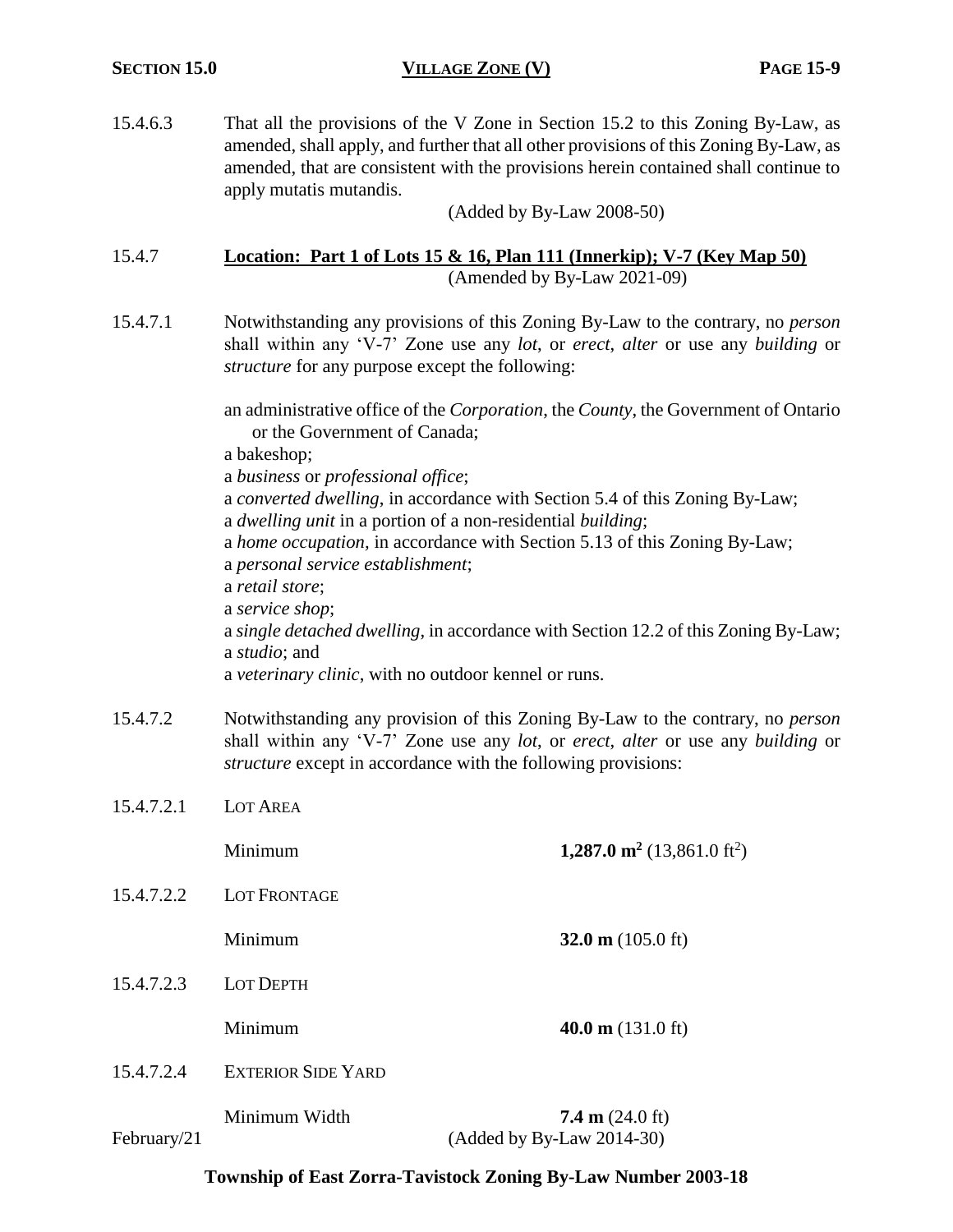15.4.7.3 That all provisions of the 'V' Zone in Section 15.2 to this Zoning By-Law, as amended, shall apply, and further that all other provisions of this Zoning By-law, as amended, that are consistent with the provisions herein contained shall continue to apply mutatis mutandis.

(Added by By-Law 2014-30)

# 15.4.8 **Location: Lot 23, west side of Blandford Street and Part of Lot 23, east side of Coleman Street, Registered Plan 35 (East Zorra), in the Village of Innerkip, V-8, (Key Map 49)**

15.4.8.1 Notwithstanding any provisions of this Zoning By-law to the contrary, no person shall within any V-8 Zone use any *lot*, or *erect*, *alter* or use any *building or structure* for any purpose except the following:

> a *home occupation*, in accordance with Section 5.13 of this Zoning By-Law; a *single detached dwelling*.

- 15.4.8.2 Notwithstanding any provision of this Zoning By-law to the contrary, no *person* shall within any V-8 Zone use any *lot*, or *erect*, *alter* or use any *building or structure* for any purpose except in accordance with the following provisions:
- 15.4.8.2.1 REGULATIONS FOR ACCESSORY USES EXISTING AS OF APRIL 4, 2018

| <b>Permitted Location</b> | Any yard                           |
|---------------------------|------------------------------------|
| Maximum Height            | $4.4 \text{ m}$ (14.4 ft)          |
| <b>Front Yard Setback</b> | $0.9 \text{ m}$ (2.9 ft)           |
| Side Yard Setback         | $0.0 \text{ m}$ $(0.0 \text{ ft})$ |
| <b>Rear Yard Setback</b>  | $0.2 \text{ m}$ (0.66 ft)          |

15.4.8.2.2 NUMBER OF PARKING SPACES REQUIRED FOR A SINGLE DETACHED DWELLING

Minimum 0 (nil)

15.4.8.2.3 YARD, SETBACK AND HEIGHT - PERMITTED ENCROACHMENTS

Permitted Projections into Required Yards - An uncovered deck and steps existing on April 4, 2018, are permitted to encroach into the required *rear yard* and *interior side yard*.

(Added by By-Law 2018-16)

Mar. 31/21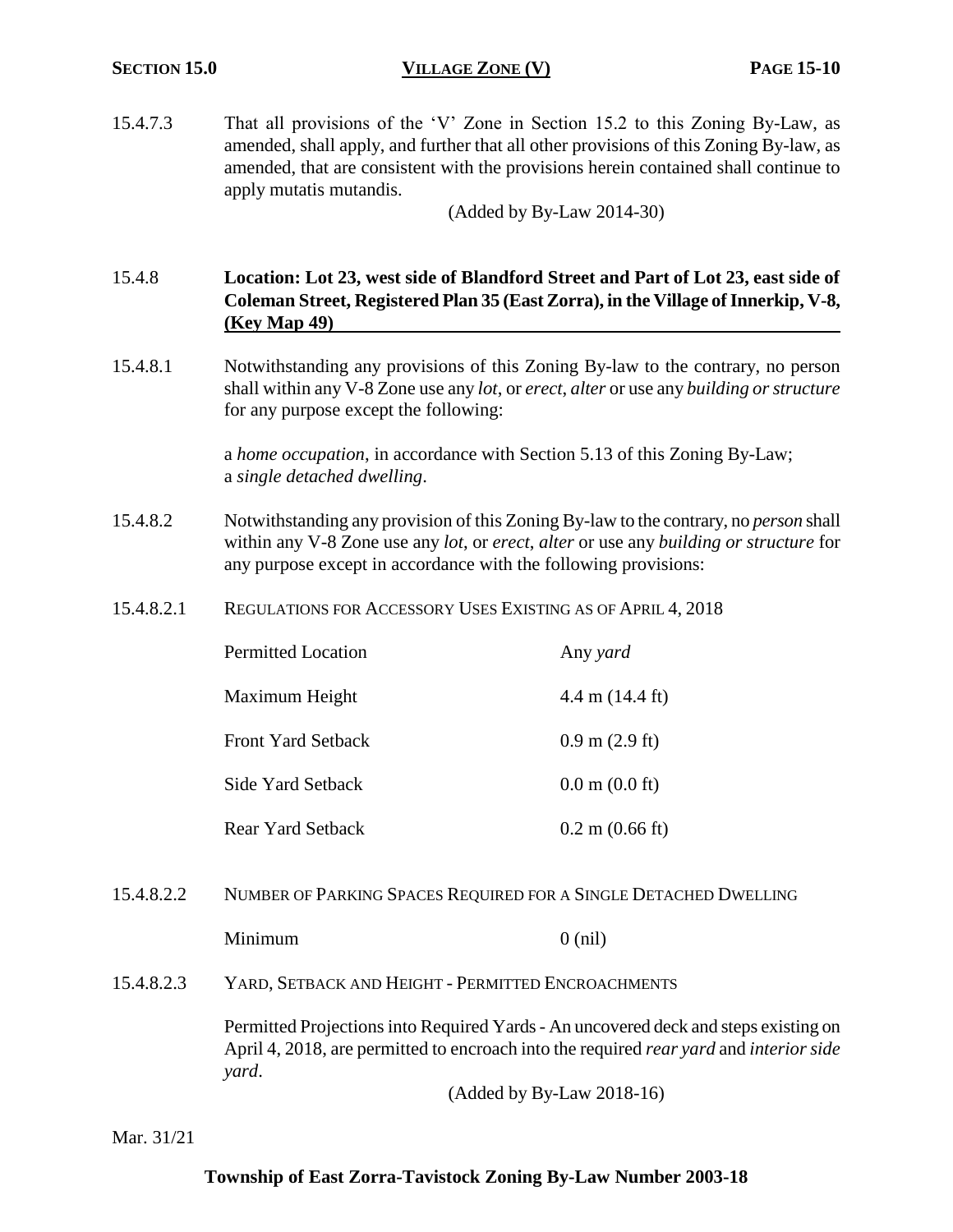- 15.4.8.2.4 RESIDENTIAL USES SINGLE DETACHED DWELLING
- 15.4.8.2.4.1 LOT AREA

Minimum  $525.7 \text{ m}^2 (5,658.6 \text{ ft}^2)$ 

- 15.4.8.2.4.2 LOT FRONTAGE
- 15.4.8.2.4.3 LOT DEPTH
	- Minimum 20.0 m (65.6 ft)

Minimum 31.0 m (101.7 ft)

15.4.8.2.4.4 FRONT YARD DEPTH - FOR EXISTING STRUCTURE AS OF APRIL 4, 2018

Minimum 1.9 m (6.2 ft)

15.4.8.2.4.5 INTERIOR SIDE YARD WIDTH – FOR EXISTING STRUCTURE AS OF APRIL 4, 2018

Minimum 1.0 m (3.3 ft)

15.4.8.3 That all the other provisions of the V Zone in Section 15.2 of this Zoning By-law, as amended, shall apply, and further, that all other provisions of the Zoning By-law, as amended, that are consistent with the provisions herein shall continue to apply mutatis mutandis.

(Added by By-Law 2018-16)

#### 15.4.9 **Location: Lot 23, west side of Blandford Street, Registered Plan 35 (East Zorra), in the Village of Innerkip, V-9, (Key Map 49)**

15.4.9.1 Notwithstanding any provisions of this Zoning By-law to the contrary, no person shall within any V-9 Zone use any *lot*, or *erect*, *alter* or use any *building or structure* for any purpose except the following:

> a *home occupation*, in accordance with Section 5.13 of this Zoning By-Law; a *single detached dwelling.*

- 15.4.9.2 Notwithstanding any provision of this Zoning By-law to the contrary, no *person* shall within any V-9 Zone use any *lot*, or *erect*, *alter* or use any *building or structure* for any purpose except in accordance with the following provisions:
- 15.4.9.2.1 RESIDENTIAL USES SINGLE DETACHED DWELLING
- Mar. 31/21 (Added by By-Law 2018-16)